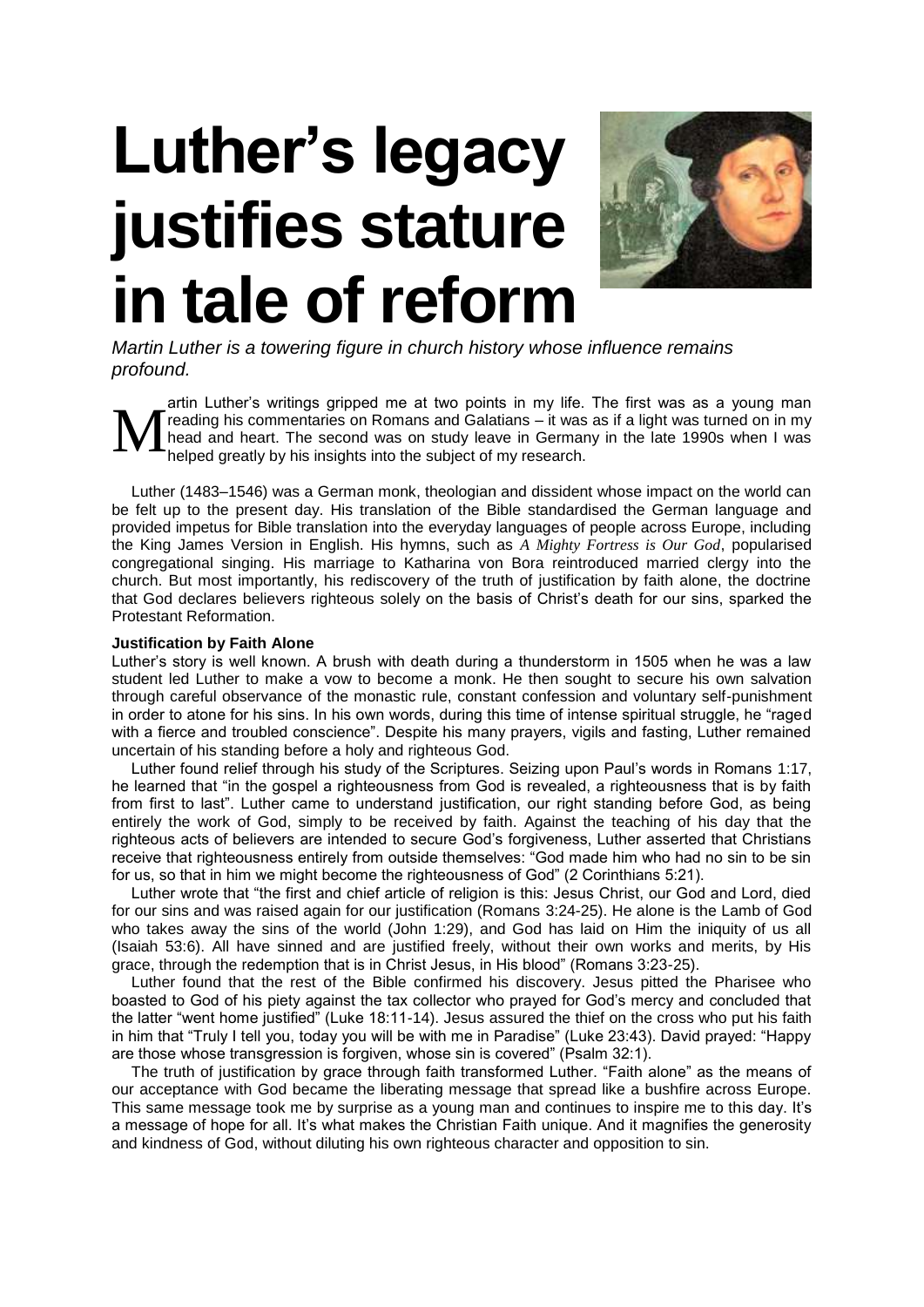A common response to the message of justification by faith is that it appears to leave the door open for people to live sinful lives. If salvation is a gift, to quote Paul, "why not continue in sin in order that grace may abound?" (Romans 6:1). Luther's answer to this question was that "we are saved by faith alone, but the faith that saves is never alone." Good works are to flow from faith as its fruit. Far from giving us permission to sin, justification by faith is the firm basis for our moral renewal.

## **Greed as Idolatry**

To take an example of Luther's concern that those who are justified live lives that are pleasing to God, consider his teaching on the sin of greed.

Luther's opposition to greed runs deep. In 1517, at the very beginning of the Reformation, he wrote his famous *Ninety-Five Theses* objecting to the sale of indulgences by church officials, the practice of soliciting funds with the promise of the forgiveness of sins: "As soon as the coin in the coffer rings, the soul from purgatory springs." Luther's pamphlet was nailed to the door of the Wittenberg Castle Church, but, with the aid of the printing press, it was published throughout Germany in two weeks and across Europe in less than two months. Later on Luther nicknamed the Pope who supported indulgences, Avarice of Rome!

In 1996, I spent 12 months in Germany on study leave doing research for a book on Paul's intriguing judgement in Colossians 3:5 and Ephesians 5:5 that "greed is idolatry". I read widely in church history and no one proved more helpful than Martin Luther.

In what sense does greed constitute a religion? Luther believed that the sin of greed consisted in *placing confidence and trust in one's possessions rather than in the living God.* In this way, money is the greedy person's god and he or she is therefore guilty of idolatry. His comments on Ephesians 5:5, where Paul brands the greedy person an idolater, explain his understanding of the words "greed is idolatry". Speaking of the greedy miser, Luther explains: "Since his confidence and loyalty is based on money and not on the living God, who has promised him sufficient nourishment, only money is his god and he may well be called an idolater."

The foundation for Luther's understanding of greed as idolatry is laid in his treatment of the first commandment, "You shall have no other gods before me". Luther does not limit the definition of worship and its counterpoint idolatry to religious adoration and devotion, but takes it broadly to include the idea of trust. In the *Shorter Catechism*, he explains how to have no other gods before the Lord: we are to fear, love and trust God above all things.

The extensive exposition of the first commandment in Luther's *Larger Catechism*, however, expands on the verb to trust. He defines what it means to have a god in a way that fits both true and false worship: "A 'god' means that from which you expect to receive all good things and to which you flee in times of need. 'To have a god' means nothing other than to believe and trust from the heart in something."

Luther regards the teaching that greed is idolatry not as a piece of intriguing speculation but with all seriousness and, as a consequence, he has much to say about fighting against greed in the human heart by faith. He took the fourth request of the Lord's Prayer, "Give us our daily bread", as a call to shun greed.

From Luther, we learn that in the fight against greed, we need more than just the help of psychology, sociology and economics – greed is at root a theological problem. The driving motivation of greed is our need to find security and confidence in a dangerous and uncertain world. Money is a god from which we expect to receive all good things. But like any other idol, money is a god that fails to deliver and is not worthy of our trust. The god of money inevitably leads its worshippers to disappointment and humiliation.

## **A Colourful Character**

Martin Luther was a colourful character with a quick wit and a memorable turn of phrase. When asked about lust, he quipped: "You cannot keep birds from flying over your head but you can keep them from building a nest in your hair." With his life on the line, he purportedly stated: "To go against conscience is neither right nor safe. I cannot, and I will not recant. Here I stand. I can do no other. God help me." His advice to theologians is sobering: "It is not understanding, reading or speculation, but living – no, dying and being damned – that makes a theologian." Ever the realist, when confronted with an ethical dilemma, he wrote: "God does not save those who are only imaginary sinners. Be a sinner, and sin boldly, but let your trust in Christ be bolder still, and rejoice in Christ who is the victor over sin, death, and the world."

Luther was not without his foibles and failings, like the rest of us. His dealings with the peasant revolts and with the Jews were not exemplary. But his convictions that the just shall live by faith and that good works will flow from that faith mark him out as an outstanding and inspiring church leader for whose insights and example I give thanks to God.